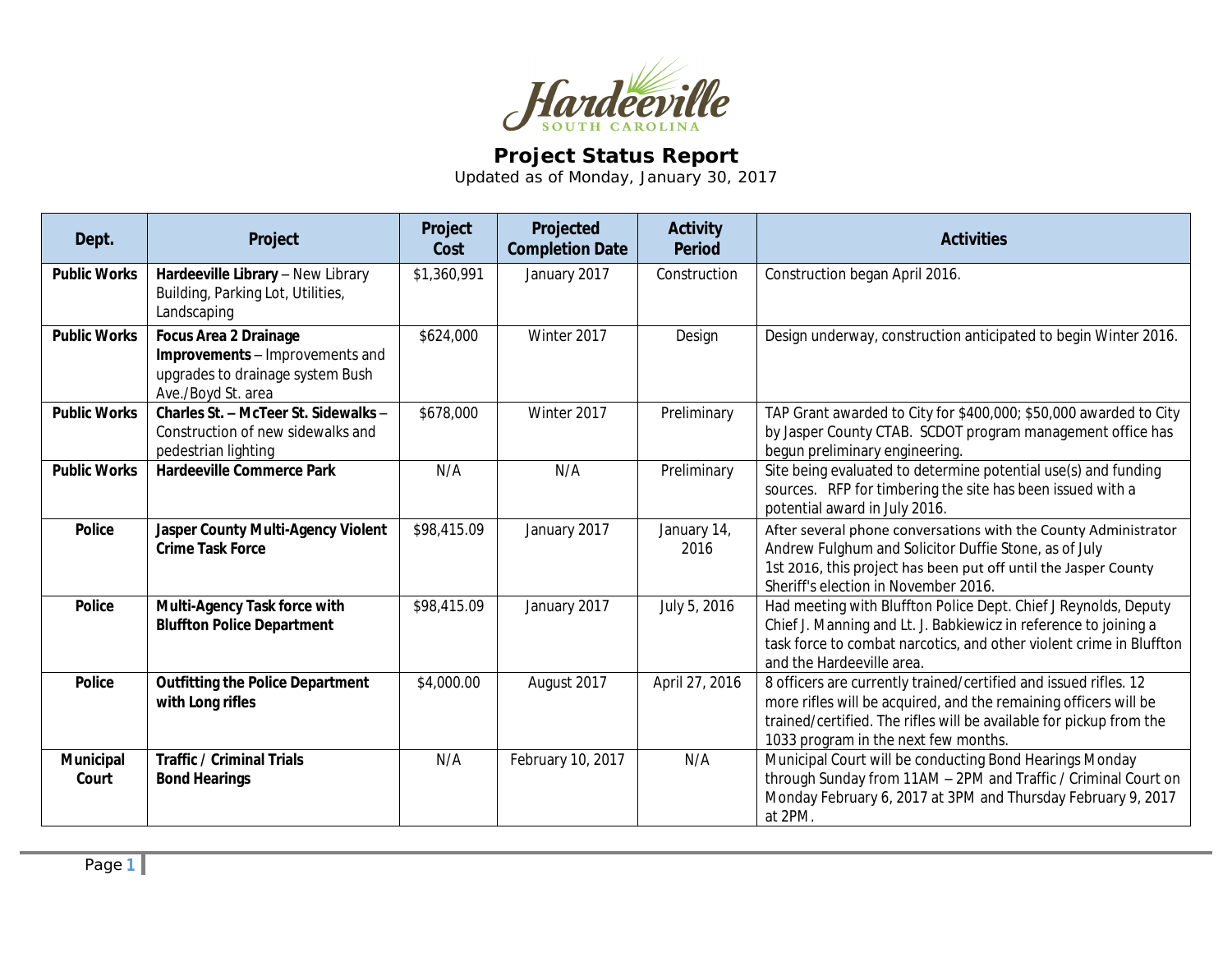

## **Project Status Report**

Updated as of Monday, January 30, 2017

| Dept.                              | Project                                                                                                    | Project<br>Cost                 | Projected<br><b>Completion Date</b> | <b>Activity</b><br><b>Period</b>                                                  | <b>Activities</b>                                                                                                                                                                       |
|------------------------------------|------------------------------------------------------------------------------------------------------------|---------------------------------|-------------------------------------|-----------------------------------------------------------------------------------|-----------------------------------------------------------------------------------------------------------------------------------------------------------------------------------------|
| Planning and<br>Development        | Ardmore New River Apartments -<br>248 units located on Argent Blvd. at<br>New River Parkway                | N/A                             | Undetermined                        | In review by<br>state                                                             | Development permit will be issued as soon as approvals come<br>back from state. Site work may begin. Then application for<br>building permits to be reviewed and issued.                |
| Planning and<br>Development        | <b>Hilton Head Lakes Clubhouse and</b><br>new residential phase on north side                              | N/A                             | Undetermined                        | Development<br><b>Permit Review</b>                                               | SRC was held on 2/24/16 - waiting on resubmission. Building<br>plans on clubhouse expected next week. 65 new residential lots<br>and 4,400+ square-foot golf clubhouse plus amenities.  |
| Planning and<br>Development        | <b>Natural Gas Extension to Exit 5</b>                                                                     | Not known<br>at this time       | Undetermined                        | Coordinating<br>with SCE&G                                                        | Surveys to local business owners are completed. Staff meeting<br>with SCE&G on process and next steps in early March.                                                                   |
| <b>Planning and</b><br>Development | Boundary and Annexation Survey -<br>Preparation for 2020 Census                                            | N/A                             | 2017                                | Rec'd software<br>from US Census<br>Bureau - staff<br>beginning<br>implementation | Staff working on inputting all information into new software and<br>preparing all files for transmittal to Bureau, to ensure that all<br>annexations/citizens be included in new count. |
| Planning and<br><b>Development</b> | <b>Royal Live Oaks Academy</b>                                                                             | N/A                             | 2017                                | Development<br>Permit Review                                                      | Waiting on resubmission in order to finalize site plan.                                                                                                                                 |
| <b>Fire</b>                        | <b>AFG Grant</b>                                                                                           | \$4729.50<br><b>Grant Match</b> | Winter 2016                         | Awarded                                                                           | Received grant award notification. Once funds become available,<br>the training classes will begin.                                                                                     |
| Fire                               | <b>Safer Act Grant</b>                                                                                     | Determining                     | Summer 2016                         | Application<br>submitted                                                          | Application submitted March 25, 2016, awaiting results.                                                                                                                                 |
| Fire                               | <b>Strategic Plan</b>                                                                                      | \$0                             | <b>Fall 2016</b>                    | Project<br>Organization                                                           | SWOC analysis completed.                                                                                                                                                                |
| Parks and<br>Recreation            | <b>Millstone Landing Master Plan</b>                                                                       | \$40,000                        | <b>Fall 2017</b>                    | <b>Reviewing RFP</b>                                                              | We are currently reviewing the one RFP response that we<br>received for this project. We are planning to evaluate and<br>potentially re-bid.                                            |
| Parks and<br>Recreation            | Synthetic Turf Field - Changing of<br>current "football" field to a multi-<br>purpose synthetic turf field | \$600,000                       | Late Jan. 2017                      | Pre-<br>construction;<br>permitting                                               | We are working closely with Sprinturf to assure that we get all of<br>our permits submitted in a timely manner, so we can move<br>forward with construction around the end of the year. |